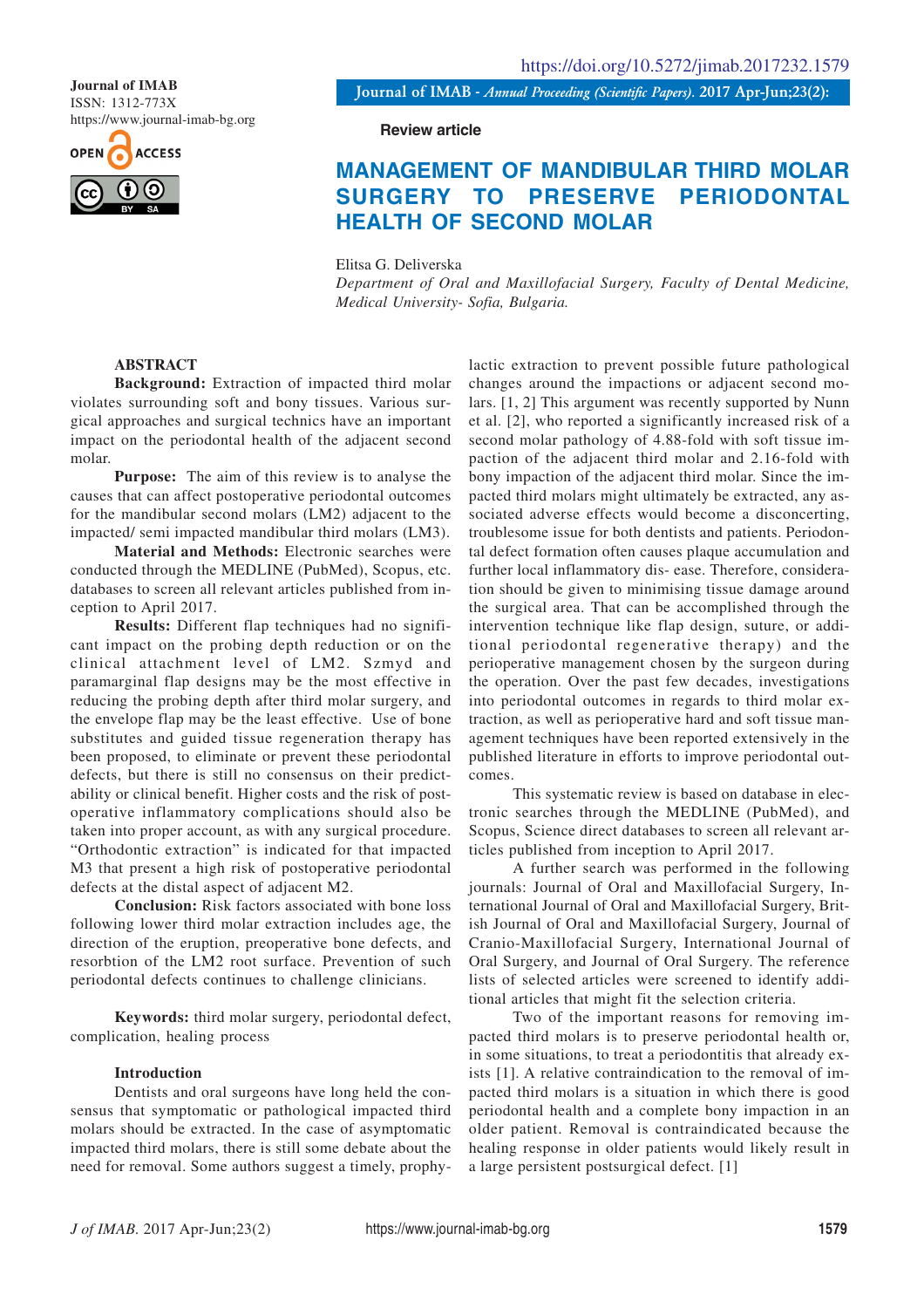After third molar surgery, the bone height distal to the second molar usually remains at the preoperative level [2, 3, 4], although some studies have indicated a net gain in bone level after surgery [5]. If the bone level on the distal aspect of the mandibular second molar is compromised by the presence of the third molar, it usually remains at that level following the healing of the bone. There is universal agreement that bone healing is better if surgery is done before the third molar resorbs the bone on the distal aspect of the second molar and while the patient is young. [6, 7, 8] The greatest bony defect occurs in situations in which the third molar has resorbed extensive amounts of bone from the second molar in an older patient, which compromises bony repair and bone healing.

The other periodontal parameter of importance is attachment level or, less accurately, sulcus or pocket depth. (fig.1) As with bone levels, if the preoperative pocket depth is great, the postoperative pocket depth is likely to be similar. In most studies, the attachment level has been found to be at essentially the same level as it is preoperative [2, 5, 6] In older patients with complete bony impactions, pocket depth and attachment levels may be significantly lower than preoperative levels. In patients younger than age 19 years, removal of complete bony impactions results in no compromise in attachment level or pocket depth. Initial healing after third molar surgery usually results in a reduction in pocket depth in young patients. [7, 8] The long- term healing in this group continues for up to 4 years after surgery, with continuing reduction in probable pocket depths [7]. Long-term follow-up of older patients clearly demonstrates that this long- term healing does not occur. [5, 7] Usually, the surgeon makes an attempt to mechanically débride the distal aspect of the second molar root area with a curette to encourage improved bone regeneration following third molar extraction. [1]

**Fig. 1.** Clinical assessment of periodontal health of the second molar after LM3 surgery



Periodontal healing following third molar surgery is clearly best when the impacted tooth is removed before it becomes exposed in the mouth, before it resorbs bone on the distal aspect of the second molar, and when the patient is as young as possible.  $[2, 3, 4, 5, 7, 9, 10]$  If the third molar is partially impacted and is partially exposed in the mouth, it should be removed. The reason for this is that there is already a deep and potentially destructive periodontal lesion that is difficult for the patient to maintain hygienically. Even if the patient is asymptomatic, the impacted tooth should be removed to allow the best periodontal healing after surgery as possible. In these situations, the periodontal healing is compromised because there was already a destructive lesion caused by the presence of the partially impacted third molar. [1]

The completely impacted third molar in a patient older than age 35 years should be left undisturbed unless some pathology develops. Removal of asymptomatic completely impacted third molars in these older patients results in pocket depths that are significant and the potential loss of alveolar bone on the posterior aspect of the second molar [1].

Some authors reported that early removal of impacted lower third molars with a large angulation and a close positional relationship to the adjacent second molar proved to have a beneficial effect on the periodontal health of M2  $[7]$ . (fig.1)

The 'orthodontic extraction' technique was introduced in 1996 for the management of impacted M3 in a close anatomical relationship with the mandibular canal. As the roots of M3 are pulled away from the mandibular canal because of orthodontic movement, the risk of neurological damage is greatly reduced, making sub- sequent extraction easier, quicker, and safer [11, 12]. The orthodontic extrusive movement produces tensional forces on the periodontal fibres of M3, thereby resulting in new bone apposition along the path of tooth eruption. So far, the hypothesis that this can limit postoperative periodontal involvement at the distal aspect of the adjacent M2 has been supported only by case reports and series. [11, 12, 13]

According to Chen et al. [9] the different flap techniques had no significant impact on the reduction of probing depth (WDPDR 0.14 mm, 95% confidence interval 0.44 to 0.17), or on the clinical attachment level gain (WDCAG 0.05 mm, 95% confidence interval 0.84 to 0.94). A subgroup analysis revealed that the Szmyd and paramarginal flap designs may be the most effective in reducing the probing depth in impacted LM3 extraction, and the envelope flap may be the least effective. (fig.2). The amount of bone loss and destruction of the periodontiumperioperatively are primarily related to the surgeon's attempt to access, elevate, and luxate the tooth successfully. Since a mucoperiosteal flap is designed for adequate visual accessibility and manipulation of the surgical area by release of the soft tissue, it is intuitively thought to be related to soft tissue sequel. Many studies have examined the effects of various mucoperiosteal flap designs, including the Szmyd flap, envelope flap, trian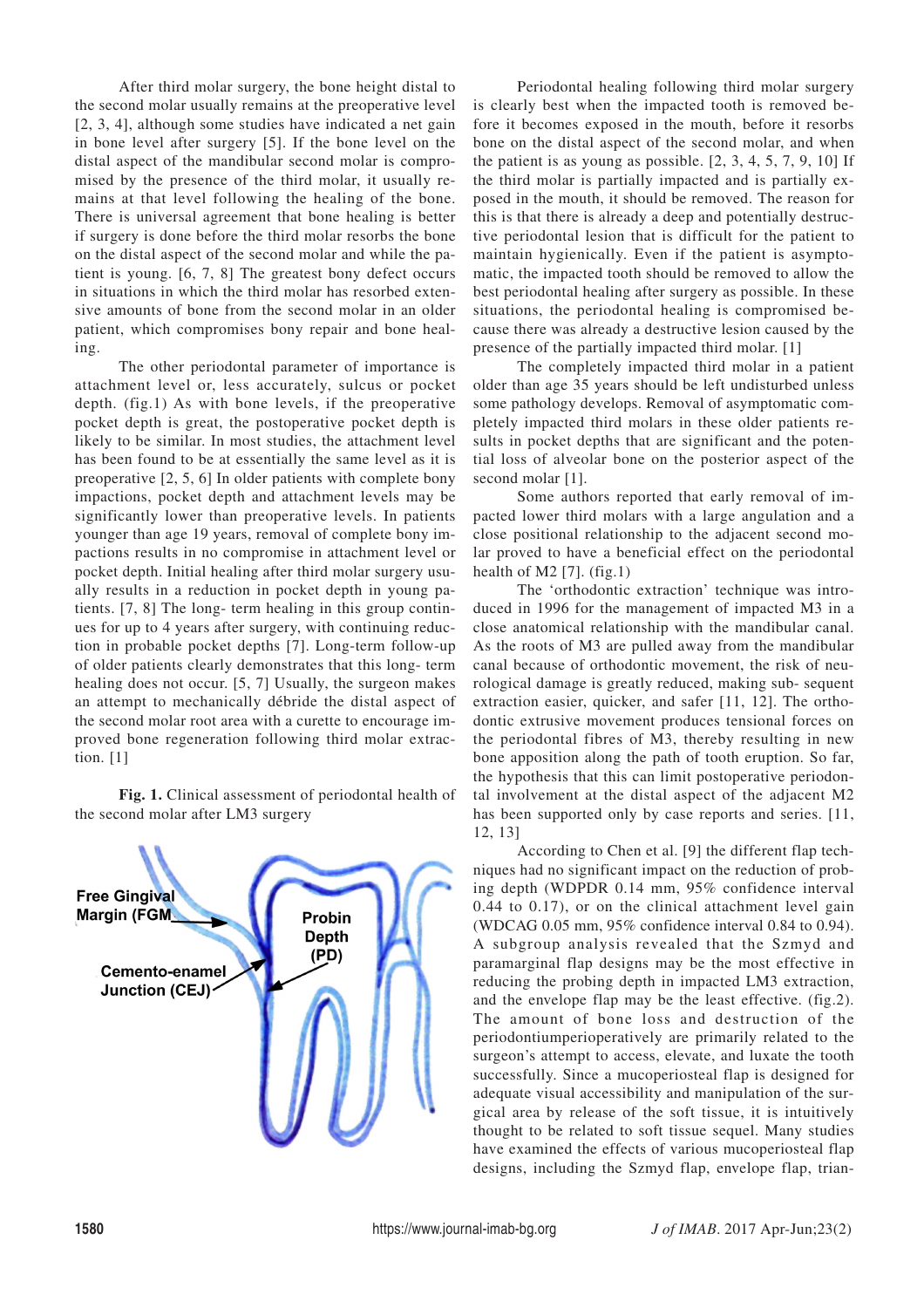gular (or three-cornered) flap, and modified versions of these flaps. [9] (fig.2) For impacted mandibular third molars (LM3), envelope and triangular flaps are possibly two of the most commonly used flaps by oral surgeons. While both envelope and Szmyd flaps consist of a single horizontal incision and flap elevation by undermining the periosteum, triangular flaps utilize an additional vertical buccal releasing incision. The main advantages of the envelope and Szmyd flaps are the minimal disruption of the vascular supply to the elevated tissue and the ease of wound closure. On the other hand, the triangular flap allows extended reflection of the flap for better visibility and accessibility during ostectomy. Also, the relaxing vertical incision decreases flap tension, and thus the triangular flap is also believed to promote rapid wound healing. [9]

Therefore, it is important for clinicians to continuously evaluate PD for at least 3 months to determine the real postoperative PD change after flap surgery for LM3 extraction. [14]

The results from the subgroup analysis showed a possible benefit of leaving a whole gingival collar around the adjacent molar, which is done with the paramarginal modification of the Szmyd or triangular flap. The result showing that the Szmyd flap had a larger (although not significant) PD reduction also somewhat supports the original intention in the design of the Szmyd flap, which was meant to preserve a partial band of keratinized gingiva around LM2 to minimise the impact of surgery on periodontal health. However, it is worth noting that a 14.8% incidence of postoperative short-term wound dehiscence was found by Suarez- Cunqueiro et al. with their modified triangular flaps. [15] This problem might be attributed to the surgical incision made at the paragingival margin, resulting in greater tension on the sides of the flap. Nevertheless, this was considered to be a transient complication that ultimately healed In this review; the envelope flap showed the least favourable PD reduction among all the flap types. In contrast to envelope flaps, the Szmyd and triangular flaps use either a horizontal releasing incision or a vertical incision, which provides a larger reflected flap without tension. [16] These might also allow better accessibility for meticulous debridement after impacted tooth removal, as well as the possibility of adapted healing on a repositioned site. Further clinical studies are needed to corroborate this connection. From the viewpoint of the current study, the surgical extraction of impacted LM3 with different flap designs seems to have no significant impact on the periodontal condition of LM2. However, it is possible that making a releasing incision and a paramarginal incision around the adjacent molar favours better PD reduction postoperatively. It would also be reasonable to assume that other intraoperative factors, such as suture technique or ostectomy methods, might influence periodontal health. Further RCTs with large sample sizes should be conducted to examine these factors. [17, 18]

**Fig. 2.** Illustration of the flap designs used in impacted mandibular third molar extraction: (a) standard triangular flap, (b) Szmyd flap, (c) envelope flap, (d) - (f) modification flaps.



Use of bone substitutes and guided tissue regeneration therapy has been proposed to eliminate or prevent these periodontal defects, but there is still no consensus on their predictability or clinical benefit. Higher costs and the risk of postoperative inflammatory complications should also be taken into proper account, as with any surgical procedure. [18, 19]

#### **CONCLUSION**

Best periodontal healing (soft tissue and bone tissue healing process) will occur if the surgery to remove impacted third molars is done as early as possible. By age 17 years, if the diagnosis of inadequate room for functional eruption can be made, then the asymptomatic third molar should be removed. Even though the tooth may be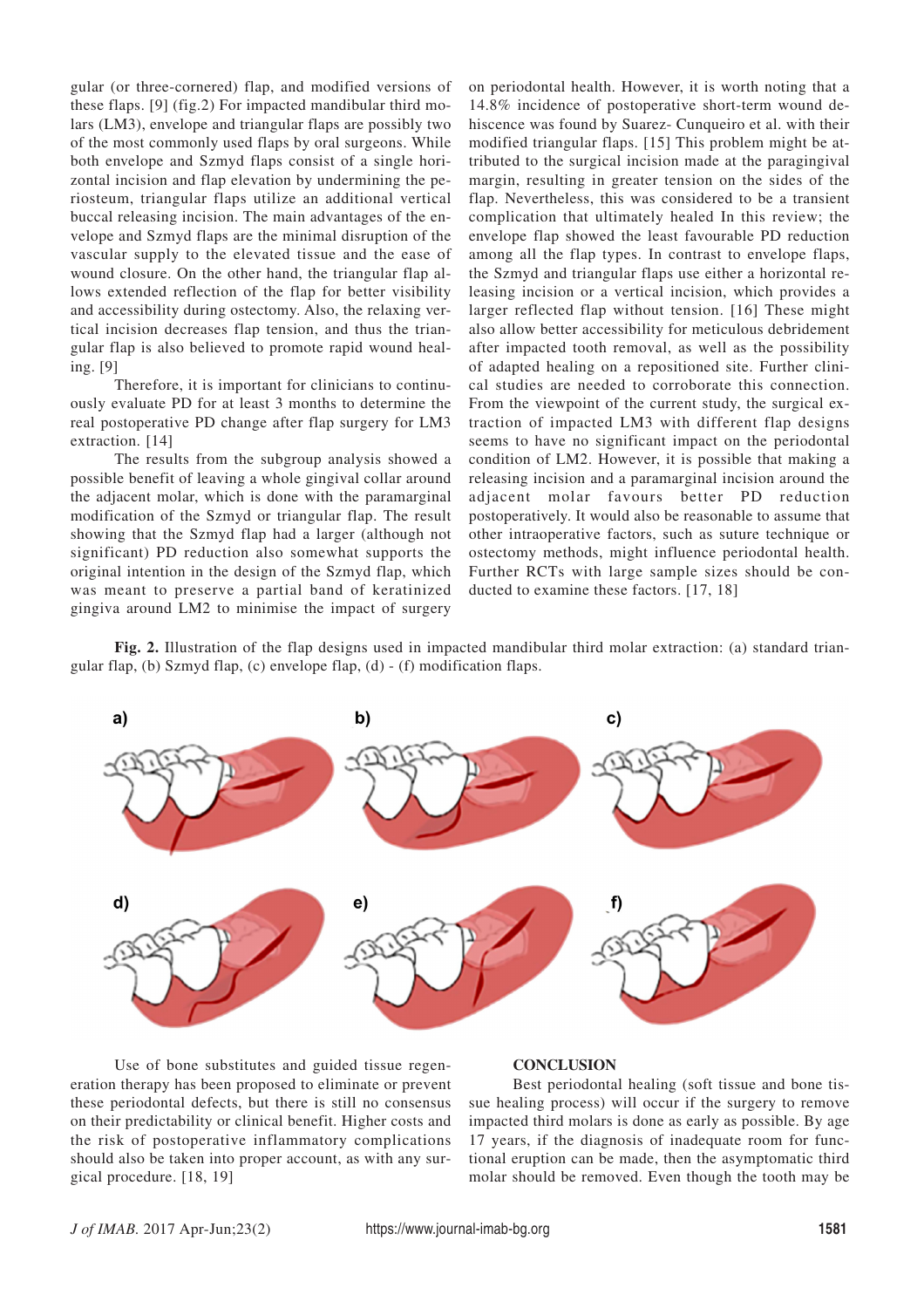completely covered with soft and hard tissue, removing the third molar at that age will eliminate the future pathologic potential and maximise the periodontal health of the second molar; these are important goals of the oral and maxillofacial surgeon. Completely impacted third molar in a patient older than age 35 years should be left undisturbed unless some pathology develops. Removal of asymptomatic completely impacted third molars in these older patients results in pocket depths that are significant and the potential loss of alveolar bone on the posterior aspect of the second molar.

## **REFERENCES:**

1. Michael Miloro. Peterson's Principles of Oral and Maxillofacial Surgery. 2nd edition. BC Decker Inc. June 30, 2004. pp.

2. Nunn ME, Fish MD, Garcia RI, Kaye EK, Figueroa R, Gohel A, et al. Retained asymptomatic third molars and risk for second molar pathology. *J Dent Res.* 2013 Dec;92(12):1095-9. [PubMed] [CrossRef]

3. Meister F Jr, Nery EB, Angell DM, Meister RC. Periodontal assessment following sur- gical removal of mandibular third molars. *Gen Dent.* 1986 Mar-Apr;34(2):120-3. [PubMed]

4. Kugelberg CF, Ahlstrom U, Ericson S, Hugo- son A. Periodontal healing after impacted lower third molar surgery. *Int J Oral Surg*. 1985 Feb;14(1):29-40. [**PubMed**]

5. Marmary Y, Brayer L, Tzukert A, Feller L. Alveolar bone repair following extraction of impacted mandibular third molars. *Oral Surg.* 1986 Apr; 61(4):324-326. [CrossRef]

6. Ash MM, Costich ER, Hayward JR. A study of periodontal hazards of third molars. *J Periodontol.* 1962; 33:209-15.

7. Kugelberg CF. Periodontal healing two and four years after impacted lower third molar surgery. A comparative retrospective study. *Int J Oral Maxillofac Surg.* 1990 Dec;19(6):341- 5. [PubMed]

8. Kugelberg CF, Ahlstrom U, Ericson S, Hugoson A, Thilander H. The influence of anatomical, pathophysiological and other factors on periodontal healing after impacted lower third molar surgery. A multiple regression analysis. *J Clin*

*Periodontol.* 1991 Jan;18(1):37-43. [PubMed] [CrossRef]

9. Chen YW, Lee CT, Hum L, Chuang SK. Effect of flap design on periodontal healing after impacted third molar extraction: a systematic review and meta-analysis. *Int J Oral Maxillofac Surg.* 2017 Mar;46(3):363- 72. [CrossRef]

10. Quee TA, Gosselin D, Millar EP, Stamm JW. Surgical removal of the fully impacted mandibular third molar. The influence of flap design and alveolar bone height on the periodontal status of the second molar. *J Periodontol.* 1985 Oct;56(10):625-30. [PubMed] [CrossRef]

11. Guida L, Cuccurullo GP, Lanza A, Tedesco M, Guida A, Annunziata M. Orthodontic-aided extraction of impacted third molar to improve the periodontal status of the neighboring tooth. *J Craniofac Surg.* 2011 Sep; 22(5):1922-4. [PubMed] [CrossRef]

12. Montevecchi M, Checchi V, Bonetti GA. Management of a deeply impacted mandib- ular third molar and associated large denti- gerous cyst to avoid nerve injury and improve periodontal healing: case report. *J Can Dent Assoc.* 2012; 78:c59. [PubMed]

13. Park W, Park JS, Kim YM, Yu HS, Kim KD. Orthodontic extrusion of the lower third molar with an orthodontic mini implant. *Oral Surg Oral Med Oral Pathol Oral RadiolEndod.* 2010 Oct;110(4):e1-6. [PubMed] [CrossRef]

14. Dodson TB. Management of mandibular third molar extraction sites to prevent periodontal defects. *J Oral Maxillofac Surg.* 2004 Oct;62(10):

### 1213-24. [PubMed] [CrossRef]

15. Suarez-Cunqueiro MM, Gutwald R, Reichman J, Otero-Cepeda XL, Schmelzeisen R. Marginal flap versus paramarginal flap in impacted third molar surgery: a prospective study. Oral Surg Oral Med Oral Pathol Oral Radiol Endod. 2003 Apr; 95(4): 403-8. [PubMed] [CrossRef]

16. Desai A, Patel R, Desai K, Vachhani NB, Shah KA, Sureja R. Comparison of two incision designs for surgical removal of im- pacted mandibular third molar: a random- ized comparative clinical study. *Contemp Clin Dent.* 2014 Apr;5(2):170-4. [PubMed] [CrossRef]

17. Korkmaz YT, Mollaoglu N, Ozmeric N. Does laterally rotated flap design influence the short-term periodontal status of second molars and postoperative discomfort after partially impacted third molar surgery. *J Oral Maxillofac Surg.* 2015 Jun;73(6): 1031-41. [PubMed] [CrossRef]

18. Briguglio F, Zenobio EG, Isola G, Briguglio R, BriguglioE, Farronato D, et al. Complications in surgical removal of impacted man- dibular third molars in relation to flap design: clinical and statistical evaluations. *Quintessence Int.* 2011 Jun;42(6):445-53. [PubMed]

19. Lee CT, Hum L, Chen YW. The effect of regenerative periodontal therapy in prevent- ing periodontal defects after the extraction of third molars: a systematic review and metaanalysis. *J Am Dent Assoc.* 2016 Sep; 147(9):709-719.e4. [PubMed] [CrossRef]